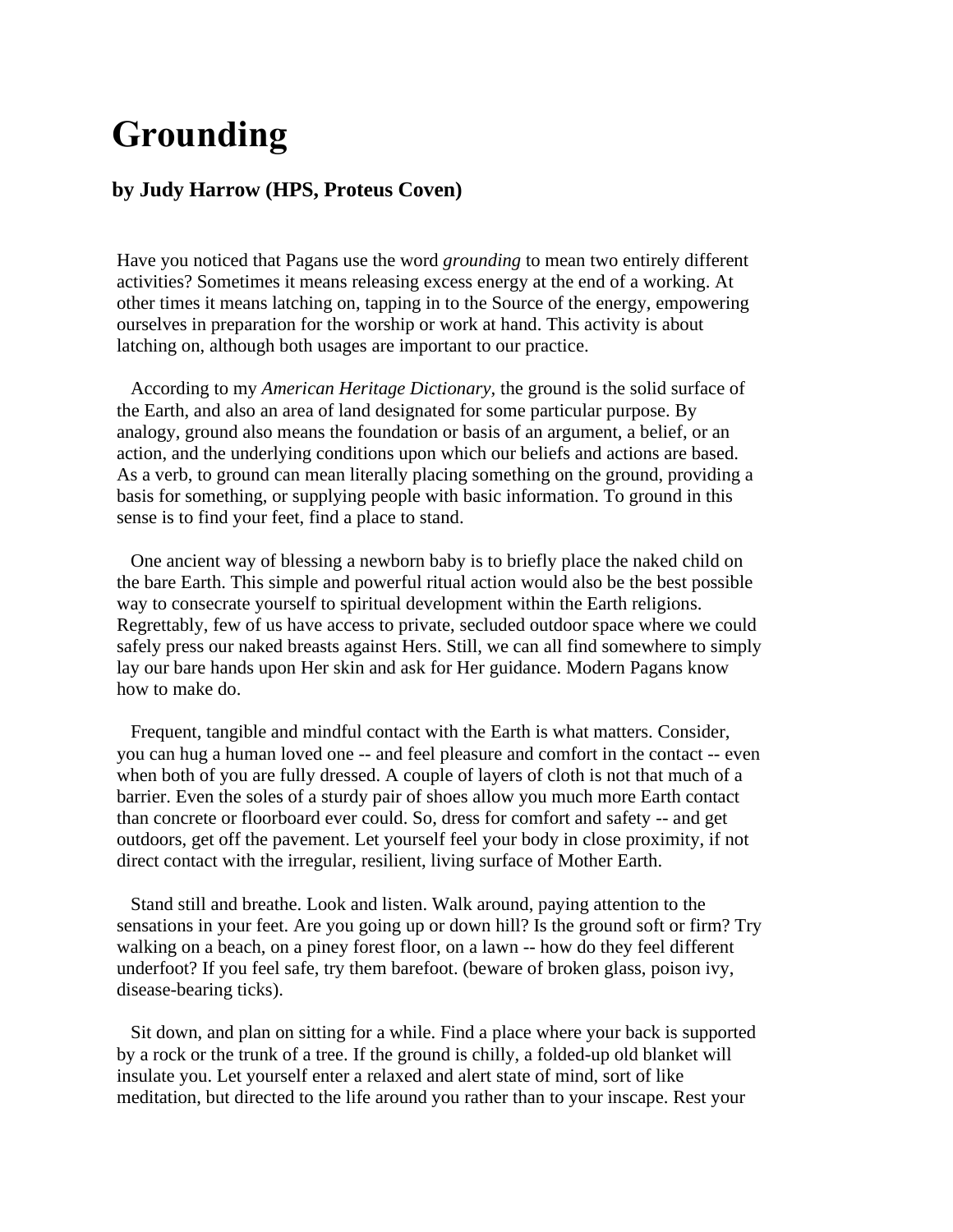gaze on the square foot or so of ground that is right in front of you. Quietly observe all the tiny, intricate life activity in that one small area.

When you've been still for awhile, you may be visited by a ladybug or a bird. A leaf or petal may fall into your lap. Mother Earth is present all around you, far more palpably than She is indoors. Feel Her presence.

Lie down. If you're in a safe place, you might nap. Sleeping outdoors replenishes the spirit. If you're under a tree, look up at the dancing leaves. Clouds by day and stars at night, Father Sky preens Himself for Mother Earth. If you feel like rolling over on your belly, don't hesitate. You are not prostrating yourself, you are snuggling up. You may want to let go to gravity (and to levity) and just roll down a gentle, grassy slope.

Pay attention to your experience, both the physical sensations and the emotions they evoke within you. Remember all this, so that you can draw on it when you are back indoors. Although we live most of our lives indoors, we are still Gaia's children. Even in a skyscraper, even in an airplane, we remain within Earth's biosphere. Estrangement is an illusion.

Indoors, it helps to have some token, some anchor for your memories. This need not be anything obvious. In most workplaces, a potted plant, or even a small rock or piece of driftwood, "souvenirs from your last vacation," will not draw notice. At home, you can be as blatant as your space or taste allows. Whatever you choose, keep it handy as a visual and tactile focus.

Your mind can certainly reach right through any building to the living Earth. The classic grounding meditation is to imagine a taproot extending down from the base of your spine to the living soil, and even to the bedrock below. Draw the energy up, like nurturing water, through this taproot and up your spine. Let it form branches like a tree. The fruit can go where it is needed, or fall to ground like the leaves in the autumn to nourish the Earth again. You can do this grounding meditation as a brief stress-buster, or use it as a preparation for further work.

## **Creating a Geological Grounding Meditation**

The scientific study of the origin, history, and structure of the Earth is called *geology*. The word itself is built around Gaia's name. Lately, some Pagans have been creating geologically accurate grounding meditations. Instead of talking generically about soil, water table and bedrock, these meditations describe the actual rock strata in your area, and also a bit about how those particular rocks were formed. Doing the research for such a grounding is a good way to learn about the deep history of your own bioregion.